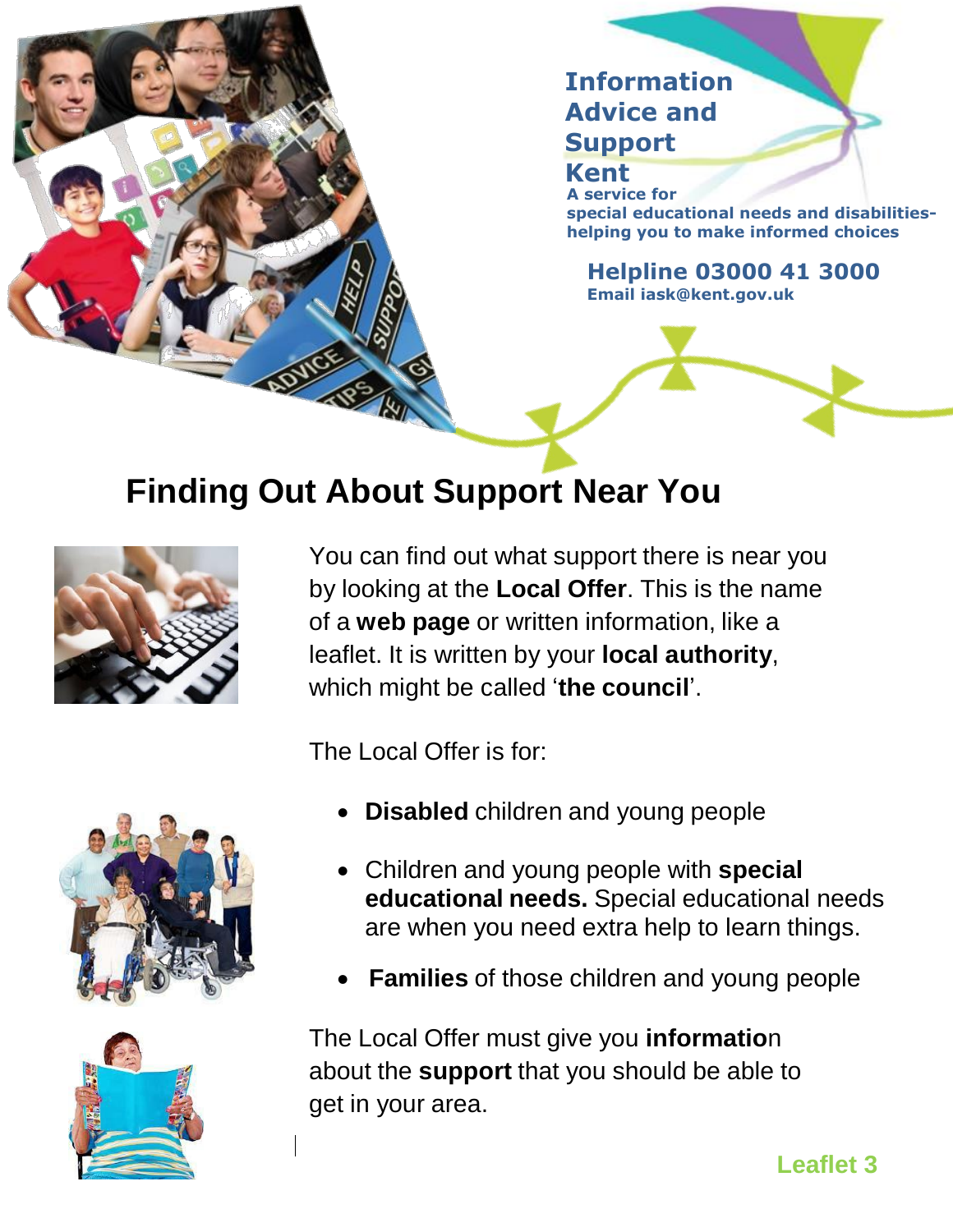

The Local Offer must have information about:

- **- Schools, colleges** or training
- **-** Special **health** support Hobbies or fun **activities**
- **-** Support for becoming an **adult**
- **- Transport**



The local authority must ask you what it should put in the Local Offer. You can tell your local authority **what you think** about it. They must show everyone what people have said and explain how they are going to **make it better**.

Your Local Offer is on your **local authority website**. If you cannot get on the website then they should give you **written information**, like a leaflet.

To find your Local Offer, go to:

[www.kent.gov.uk/search?mode=results&queries\\_keyword\\_query=SEND+LOCAL+OFFER](http://www.kent.gov.uk/search?mode=results&queries_keyword_query=SEND+LOCAL+OFFER)